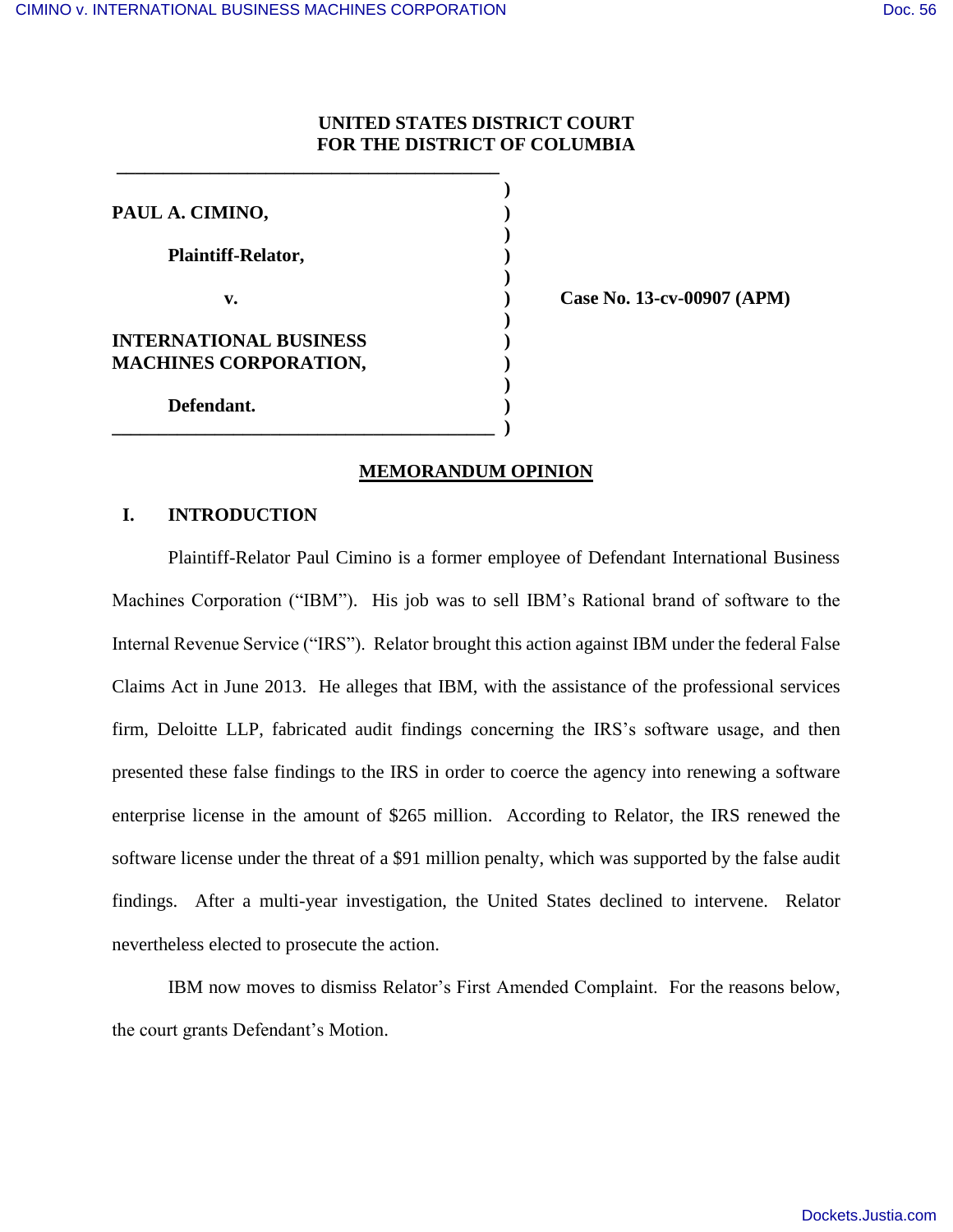## **II. BACKGROUND**

## **A. Factual Background**

Defendant IBM is a multinational corporation that offers computer hardware, software, and business solutions to organizations and government agencies. First Am. Compl., ECF No. 35 [hereinafter Am. Compl.], ¶¶ 44–45. Relator Paul A. Cimino was a senior sales representative in IBM's Federal Sector unit during the relevant time period and was primarily responsible for promoting sales of IBM's Rational brand of software to the IRS, a bureau of the U.S. Department of the Treasury. Id. ¶ 42. In late 2011, the IRS appointed Relator to a fifteen-member IBM board—the Development Tools Assessment Group—tasked with evaluating the IRS's software and licensing needs. Id. ¶ 51.

The IRS and IBM signed a license agreement in 2007 ("Initial License") authorizing the IRS to use IBM software products, including the Rational, WebSphere, and Tivoli brands. Id. ¶ 48. The term of the Initial License was for one base year with the right to exercise several option years. Id. ¶ 49. As a result of exercising these options, the Initial License was set to expire on September 30, 2012, though "the IRS had the right to exercise at least one additional option year." Id. ¶ 49. As of 2012, the annual cost to the IRS for IBM's software was approximately \$23 to \$30 million. Id. ¶ 14, 69.

Sometime in 2011, through communications with IRS employees, Relator learned that the IRS was not interested in renewing the entire Initial License. Id. ¶ 54. The IRS was not using all of the products it had purchased from IBM, see id. ¶ 12, and it had begun migrating away from some IBM products to open-source software, see id. ¶ 54. The IRS nevertheless would need to continue using some of IBM's software for the upcoming tax season, see id. ¶ 70, so it intended to negotiate an extension only for the software that it actually needed, id. ¶¶ 54–56.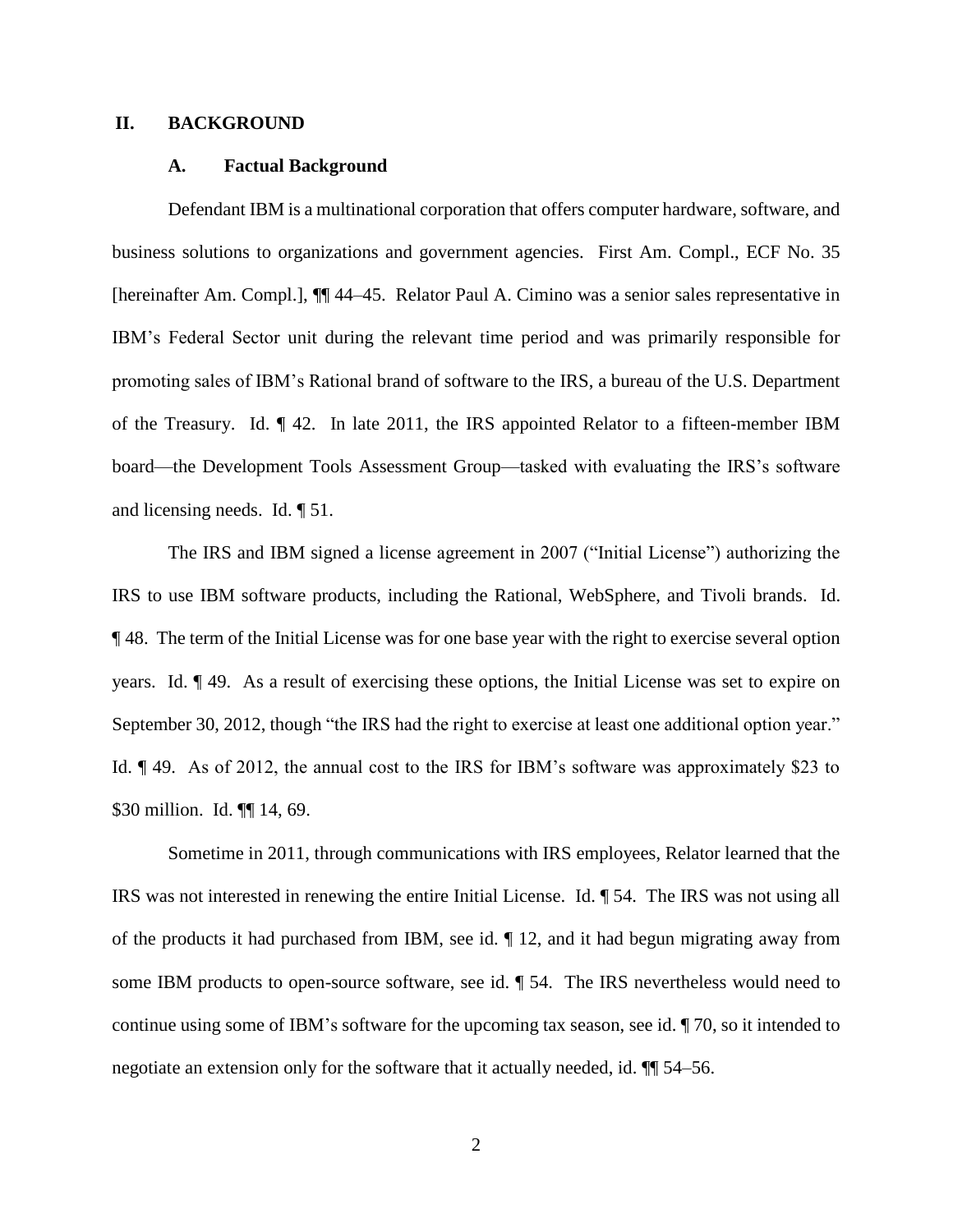Relator alleges that "IBM stood to lose significant revenue if the IRS stopped purchasing the software" in the Initial License, a potential outcome which prompted IBM to formulate a plan to pressure the IRS into a new, long-term deal. Id. ¶¶ 57–59. The first phase of the alleged scheme would be to convince the IRS that it should forgo the final option year. Id.  $\P$  59, 61, 65. IBM did so by suggesting a friendly compliance audit that would provide the IRS with software usage data, allowing the IRS to realize cost savings in a new agreement by choosing only the software it needed. Id. ¶ 66. The Initial License authorized IBM to audit the IRS's software deployment. Id. ¶ 18; see also Def.'s Mot. to Dismiss, ECF No. 48 [hereinafter Def.'s Mot.], Def.'s Ex. 1, ECF No. 48-2 [hereinafter Def.'s Ex. 1], at 18 ("IBM may verify your compliance with this [Software Relationship Offering]  $\ldots$  IBM may use an independent auditor.").<sup>1</sup> IBM expected, however, that the compliance audit would reveal that the IRS had overutilized software and therefore would be subject to steep compliance charges allowed under the Initial License. Am. Compl. ¶ 67; see also id. ¶ 62 (IBM employee referring to compliance audit as "hammer" to use against the IRS). IBM expected that once the IRS declined the option year, the agency would be compelled to enter into a large new contract that included products it did not need, due to the press of the approaching tax season and threat of stiff overage fees. Id. ¶ 70.

Relator cites several statements by IBM employees to this effect. See id. ¶ 61 (July 2012 email between IBM's Dermot Murray, Senior Director of Federal Civilian Software, and Len Fleischmann, Manager of Enterprise Sales for IBM's Federal Sector, that the "[o]nly way to work a new deal is for IRS to cancel the contract. . . . Having IRS out of contract provides the maximum

l

<sup>&</sup>lt;sup>1</sup> IBM attaches both the Initial License and the license renewal to its Motion to Dismiss. Although Relator protests that IBM has failed to attach the full new agreement, see Opp'n of Relator to Def.'s Mot. to Dismiss First Am. Compl., ECF No. 51, at 2 n.2, it identifies no absent portion that is material to the issues in dispute. The court therefore may consider these agreements without converting Defendant's motion into a motion for summary judgment. See Kaempe v. Myers, 367 F.3d 958, 965 (D.C. Cir. 2004).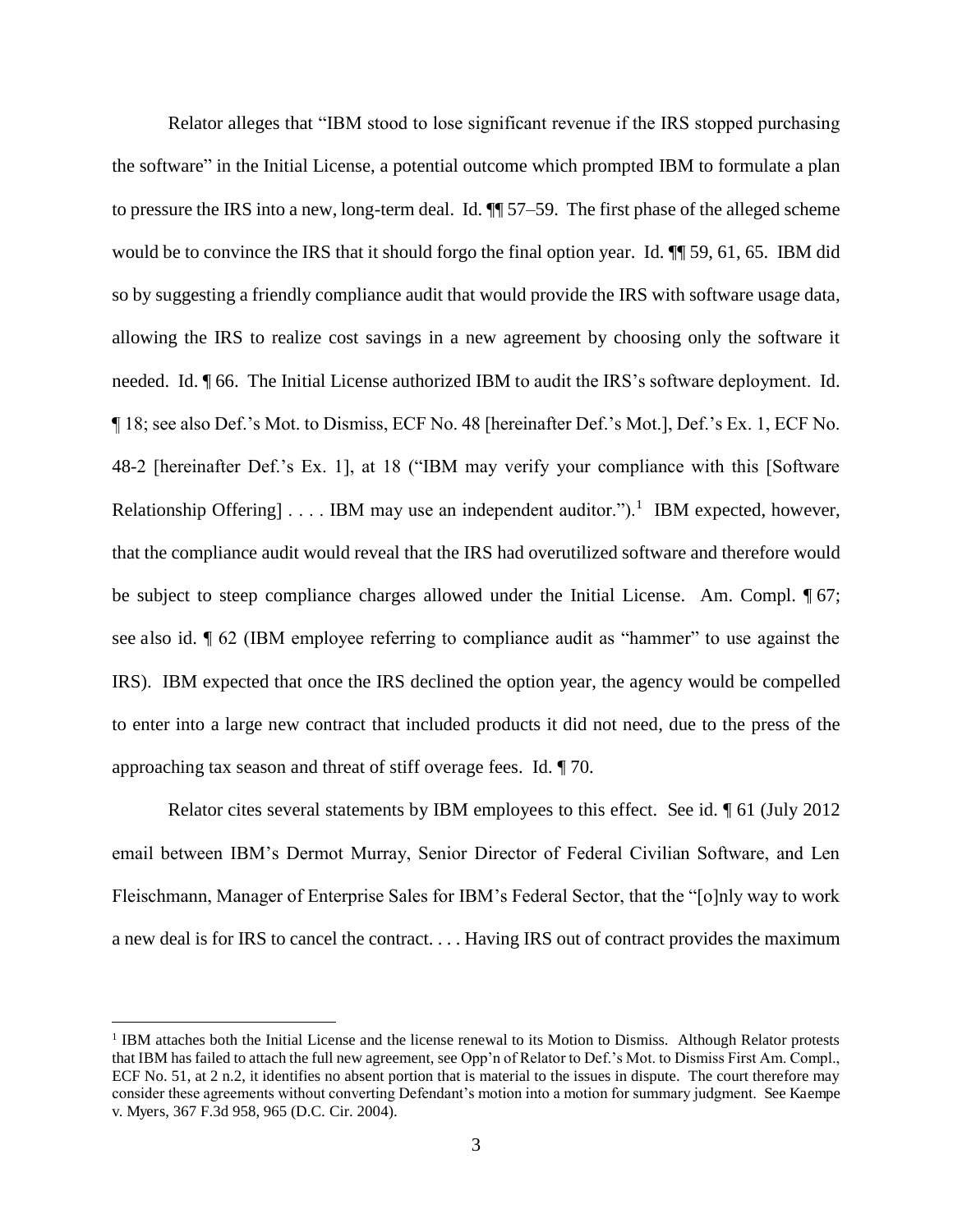leverage on getting the deal done."); id. ¶ 62 (IBM employee describing compliance audit in April 2012 as IBM's "only . . . shot at making money this year"); id. ¶ 65 (IBM's Michelle Adams telling the IRS in May 2012 that it could realize savings by choosing not to exercise the option year); id. ¶ 66 (July 2012 conversation between Adams and the IRS's Patricia Hoover, Adam Kravitz, Greg Rosenman, and others explaining how an audit could benefit IRS).

The IRS eventually agreed to the audit and declined to exercise the option year "in favor of a three-month 'bridge' ending in December 2012." Id. ¶ 68. IBM engaged Deloitte LLP to conduct the audit. Id. ¶ 17. After Deloitte's audit showed only \$500,000 in possible compliance charges—to Deloitte, a result almost unheard of with an entity as large as the IRS, see id. ¶ 74— "IBM suppressed these initial audit results and never released them to the IRS," id. ¶ 20. Instead, IBM management requested that Deloitte manipulate the audit by basing it on assumptions "that were either without basis or . . . impossible" in order to create leverage over the IRS. Id.  $\P$  76– 77. One way that IBM purportedly drove up overage fees was to have the audit premised on the assumption that licenses deployed on discontinued servers, and thus never used, see id. ¶ 85, were in constant use, see id. ¶ 83. By September 2012, IBM's changes to Deloitte's audit assumptions resulted in approximately \$18.9 million in overage fees. Id. ¶ 86.

On September 18, 2012, Deloitte presented the over-deployment statistics—though not the associated compliance penalties—to IBM's point of contact at the IRS, Adam Kravitz, "so that they could come to agreement on baseline findings." Id. ¶ 87. Kravitz rejected the figures because IBM could not substantiate them. Id. ¶ 88. In November 2012, IBM changed the audit assumptions yet again—this time, resulting in \$292,000,000 in overage fees. Id. ¶ 91. Although IBM's Murray considered the number "ridiculous" and Fleischmann "'was not comfortable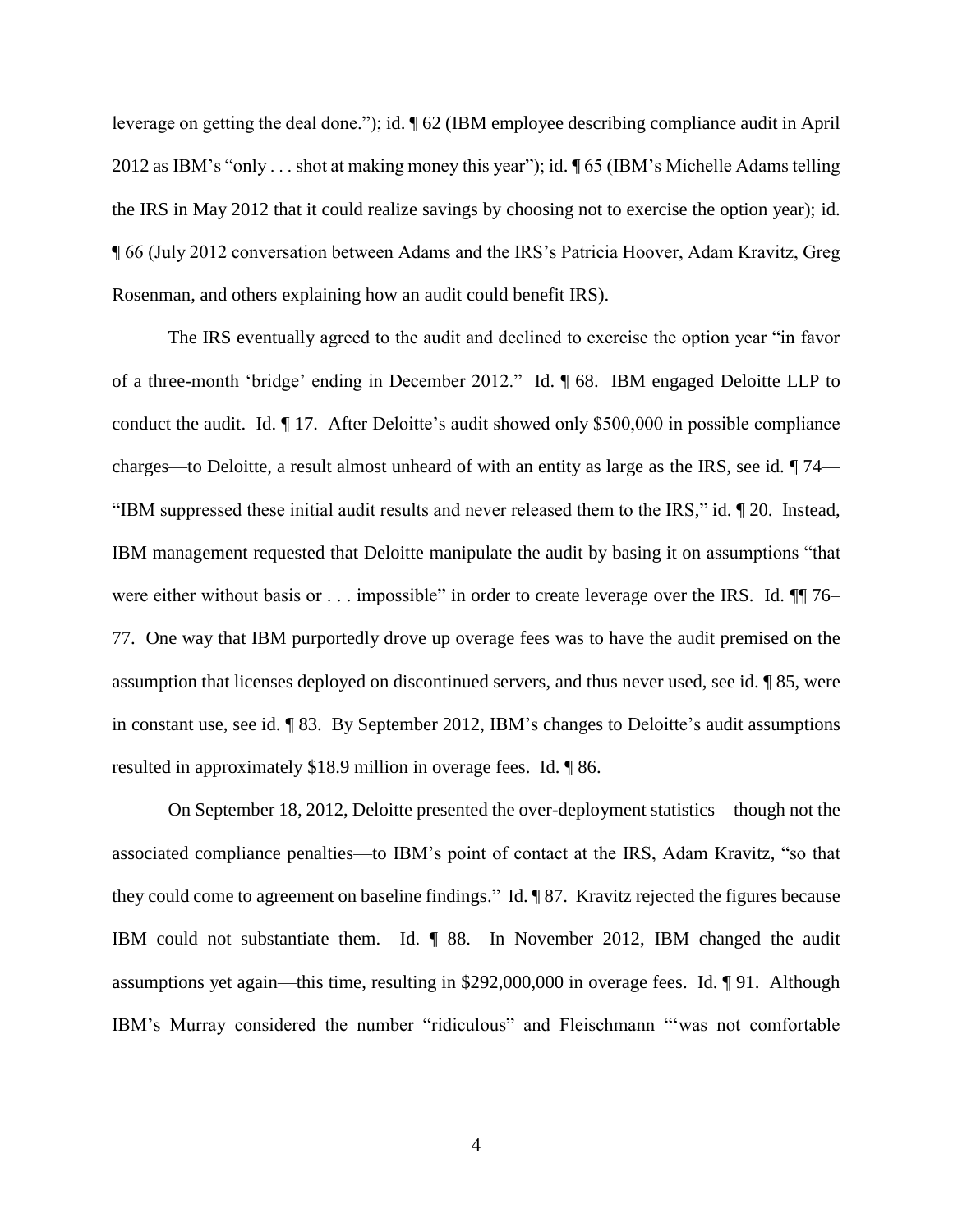representing' that number to the IRS[, . . . the number] was represented to the IRS anyway." Id. ¶¶ 91–92.

IBM also created an internal audit team (of which Relator was a member) to validate Deloitte's findings. Id. ¶ 94. Where Deloitte had found \$27 million of Rational brand software over-deployment, the internal audit team found at most \$3 million of over-deployment. Id. ¶ 101; see also Am. Compl., Relator's Exs. 1 & 2, ECF No. 35-1. Unsatisfied, Relator's supervisor, Ann Marie Somerville, and Dermot Murray instructed the audit team to employ impossible assumptions. Am. Compl. ¶ 110. For example, although technically impossible, Somerville instructed the team to assume that numerous IRS employees were using certain Rational brand "floating user" licenses concurrently—including employees who did not develop software and had no need to use the Rational brand. Id. Eventually, the team came up with \$9.3 million in overage fees. Id. ¶ 116. Still too low to create leverage, IBM did not disclose these numbers to the IRS. Id. ¶¶ 117–18.

On November 29, 2012, IBM presented \$91 million in compliance charges to the IRS's Kravitz. Id. ¶ 121. The charges included both overutilized licenses and retroactive technical support for those licenses. Id. ¶ 120. Kravitz again rejected the audit findings. Id. ¶ 122.

Undeterred, IBM went over Kravitz's head. When Kravitz was out on vacation in early December 2012, IBM thought "this [was] a good time to keep the pressure on." Id. ¶ 123. On December 11, 2012, Deloitte presented its inflated findings to Kravitz's superior, the IRS's Deputy Chief Information Officer, James McGrane and others. Id. ¶ 124. Deloitte's presentation included a spreadsheet that contained a hidden column that, if revealed, would have showed that there was minimal to no usage of the products purportedly overutilized. Id. IBM's Mark Gruzin, Dermot Murray, and others presented the same Deloitte findings to McGrane the following week on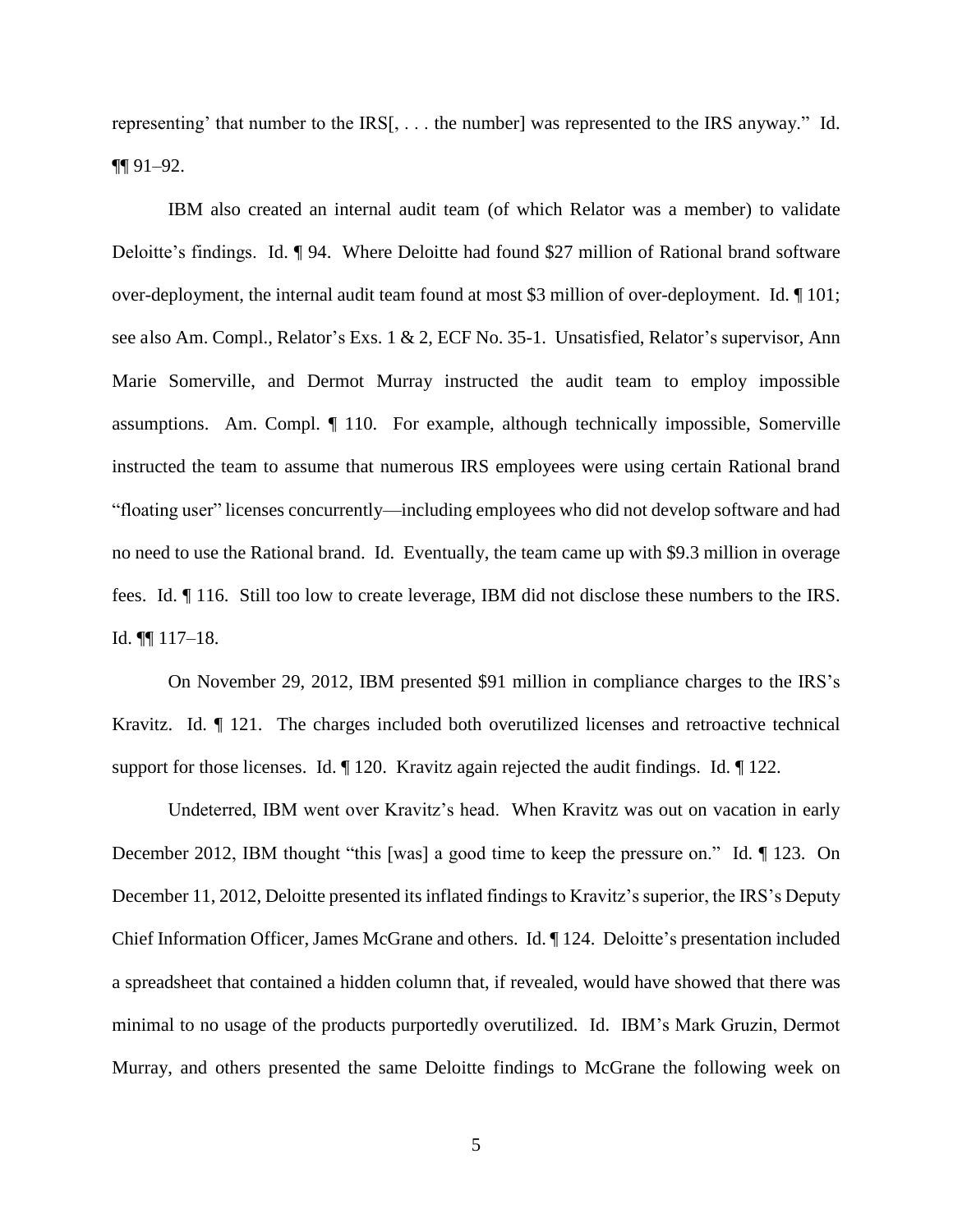December 19, 2012, when Kravitz remained out of the office. Id. ¶ 125. IBM told McGrane that it had retained lawyers to collect the \$91 million overage payment, but that IBM would agree to waive the payment if the IRS entered a new contract. Id.  $\P$  126. According to Chriss Schumm, an IBM employee who attended the meeting with McGrane, the IRS was "scared" of the Deloitte findings. Id. ¶ 127.

The IRS then signed a five-year, \$265 million license with IBM in late December 2012 ("New License"). Id. ¶ 128; see also Def.'s Mot., Def.'s Ex. 2, ECF No. 48-3 [hereinafter Def.'s Ex. 2] (New License signed for the United States by Brian Carper on December 27, 2012). The New License contained a "Base Year" plus four additional "Option Years," with an agreement end date of December 30, 2017. Def.'s Ex. 2 at 5, 14. The IRS paid all or a substantial portion of the \$265 million contract price. Id. ¶ 134. According to Schumm, the Deloitte findings were a "substantial factor" in the IRS's decision to renew the licensing agreement. Am. Compl. ¶ 127.

But there is more. According to Relator, IBM broke its promise to forgo the overage fees and secretly included at least \$86.9 million in such fees in the New License under the guise of costs for prospective licenses and technical support. Id. ¶ 137. As support, Relator notes that IBM included the exact same number of purportedly over-deployed Rational floating user licenses— 2,353, to be precise—as prospective licenses for first year of the New License. Id. ¶ 139; see also Def.'s Ex. 2 at 21 (New License showing 2,353 "IBM Rational Lifecycle Package Floating User" licenses from December 31, 2012 to December 31, 2013). By contrast, for each subsequent option year, the IRS purchased only 25 such licenses. Am. Compl. ¶ 139. "Upon information and belief," IBM never supplied the IRS with these 2,353 new licenses. Id. ¶ 140.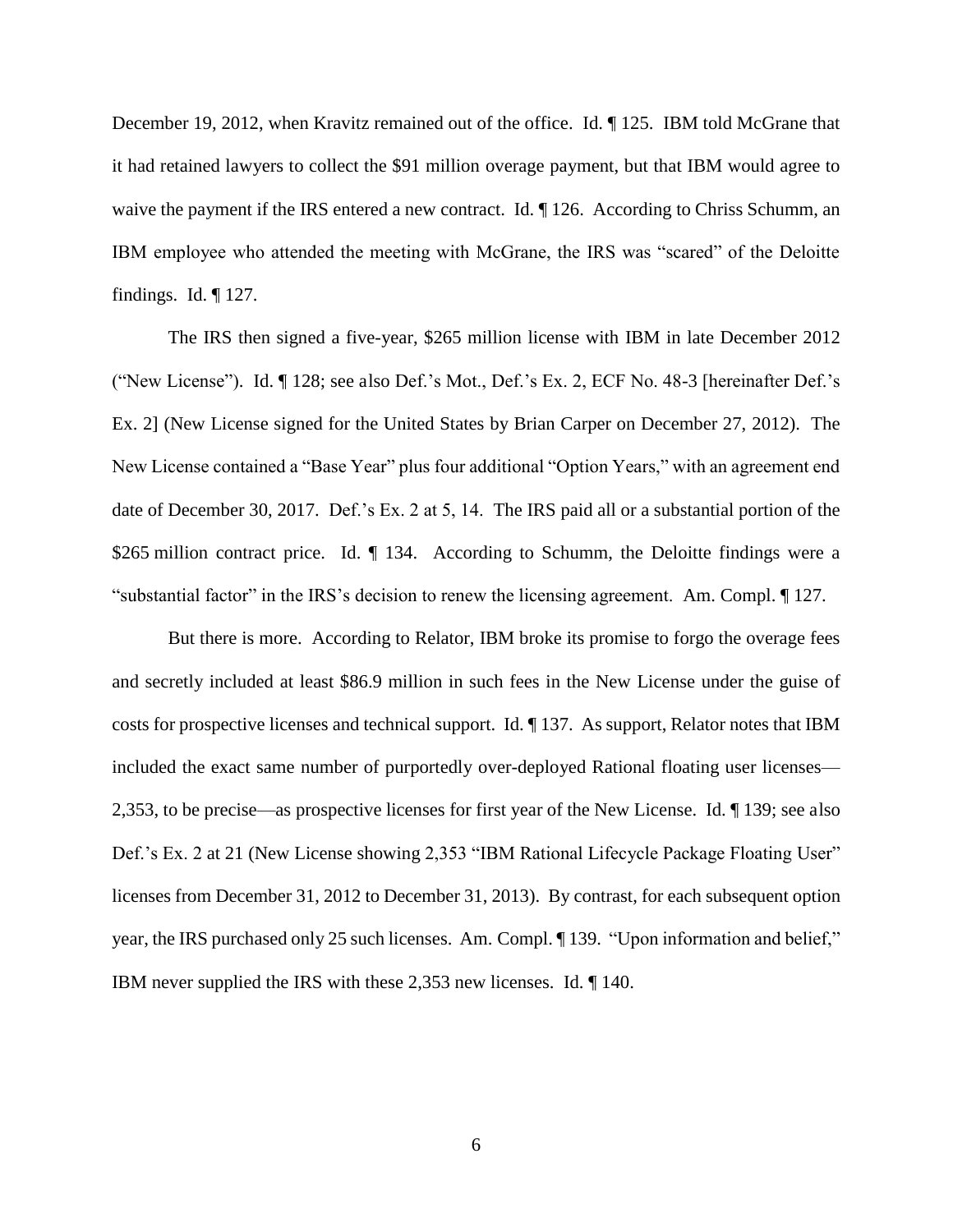On September 30, 2015, the IRS amended the New License to add an additional six months, so that the contract would terminate on June 30, 2018. Def.'s Ex. 2 at 207–10. The IRS agreed to pay \$16,147,772 for this additional six-month extension. See id. at 207.

#### **B. Procedural Background**

Relator initiated this suit on June 17, 2013, raising claims under the False Claims Act, 31 U.S.C. § 3729 et seq. ("FCA"). See generally Compl., ECF No. 1. As required by the FCA, see 31 U.S.C. § 3730(b)(2), Relator filed the Complaint under seal to provide the United States the opportunity to investigate the claims and decide whether to intervene. Thereafter, over the course of four years, the United States sought, and the court granted, multiple extensions of time to investigate and to decide whether to intervene. See Sealed Orders, ECF Nos. 3, 5, 7, 11, 15, 17, 19, 21, 23, 25, 27, 29, 31, 33; Sealed Min. Order July 4, 2018.

On July 27, 2018, while the matter remained under seal, Relator filed the First Amended Complaint, which is the operative pleading in the case. See Am. Compl. The First Amended Complaint advances three claims under the FCA: that IBM (1) knowingly presented or caused to be presented a fraudulent claim for payment to the IRS, see id. § 3729(a)(1)(A) (Count I); (2) made, used, or caused to be made or used a false record or statement material to IBM's fraudulent claim, see id. § 3729(a)(1)(B) (Count II); and (3) conspired to commit violations of §§ 3729 (a)(1)(A) and  $(1)(B)$  (Count III).

On August 31, 2018, the United States notified the court that it declined to intervene. See generally Notice of Election to Decline Intervention, ECF No. 38. Thereafter, the court ordered the First Amended Complaint be unsealed and served upon IBM. See Order, ECF No. 39. Defendant filed a Motion to Dismiss Relator's First Amended Complaint on February 4, 2019,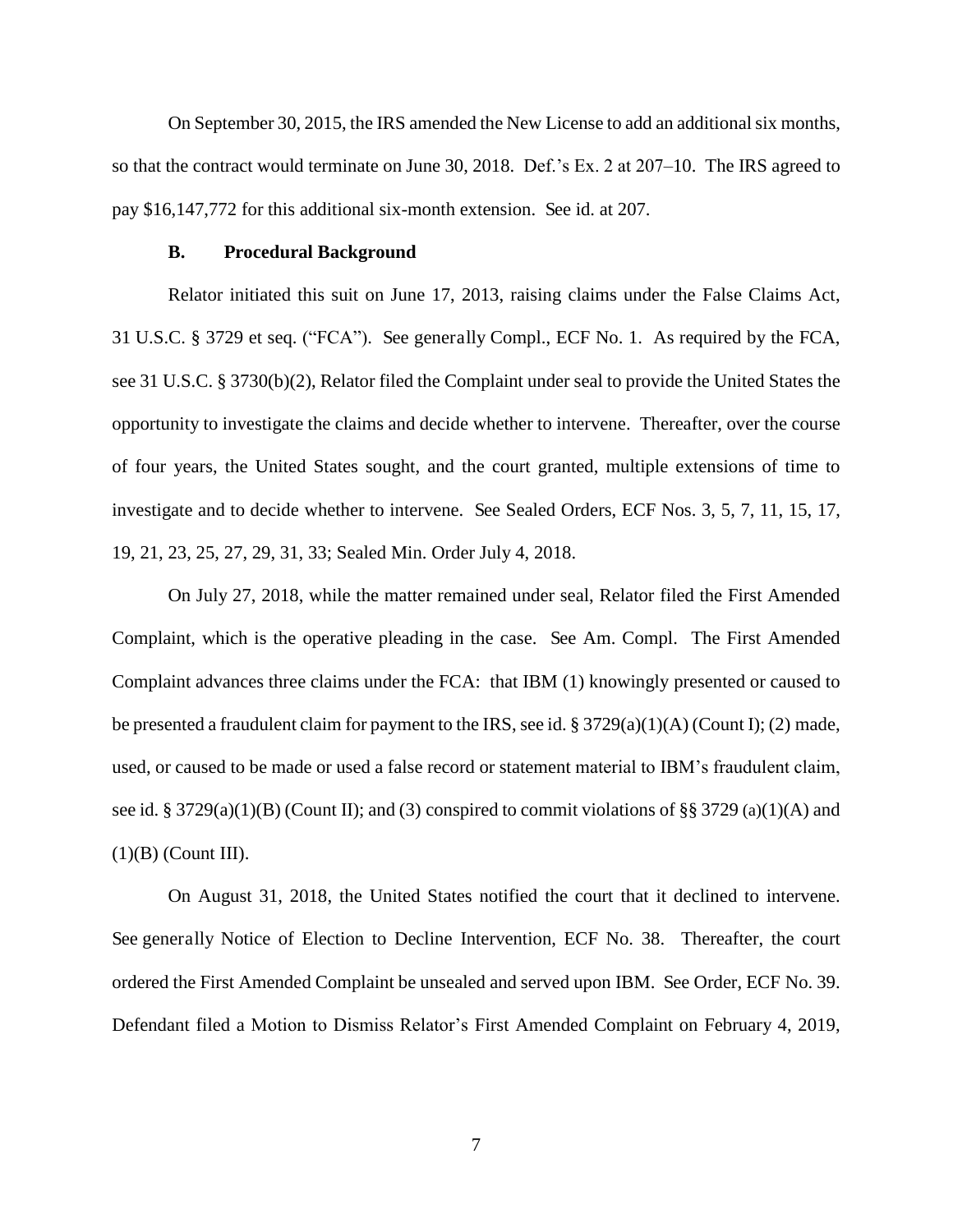pursuant to Federal Rules of Civil Procedure 8(a), 9(b), and 12(b)(6). See generally Def.'s Mot. The court held a hearing on IBM's Motion on September 13, 2019.

## **III. LEGAL STANDARD**

To withstand a motion to dismiss under Rule 12(b)(6), the court must find that the complaint contains "sufficient factual matter, accepted as true, to state a claim to relief that is plausible on its face." Ashcroft v. Iqbal, 556 U.S. 662, 678 (2009) (quoting Bell Atlantic Corp. v. Twombly, 550 U.S. 544, 570 (2007)) (internal quotation marks omitted). A claim is facially plausible when "the plaintiff pleads factual content that allows the court to draw the reasonable inference that the defendant is liable for the misconduct alleged." Id. (citing Twombly, 550 U.S. at 556). "[N]aked assertion[s] devoid of further factual enhancement" are not sufficient to support a complaint. Id. (alteration in original) (internal quotation marks omitted) (citing Twombly, 550 U.S. at 557). Factual allegations are not required to be "detailed," but pursuant to the Federal Rules, they must be more than "an unadorned, the-defendant-unlawfully-harmed-me accusation." Id. (citing Twombly, 550 U.S. at 555). "[W]here the well-pleaded facts do not permit the court to infer more than the mere possibility of misconduct, the complaint has alleged—but it has not shown—that the pleader is entitled to relief," and the case can be dismissed. Id. at 679 (cleaned up) (citing FED. R. CIV. P. 8(a)(2)).

When, as here, a complaint contains allegations of fraud, Rule 9(b) requires the plaintiff to "state with particularity the circumstances constituting fraud or mistake." FED. R. CIV. P. 9(b). "Malice, intent, knowledge, and other conditions of a person's mind may be alleged generally." *Id.* "Together, Rules 8 and 9(b) require a plaintiff to plead the time, place, and content of the fraud and to identify the individuals allegedly involved." United States ex rel. Shea v. Cellco P*'*ship, 863 F.3d 923, 936 (D.C. Cir. 2017) (citing United States ex rel. Williams v. Martin-Baker Aircraft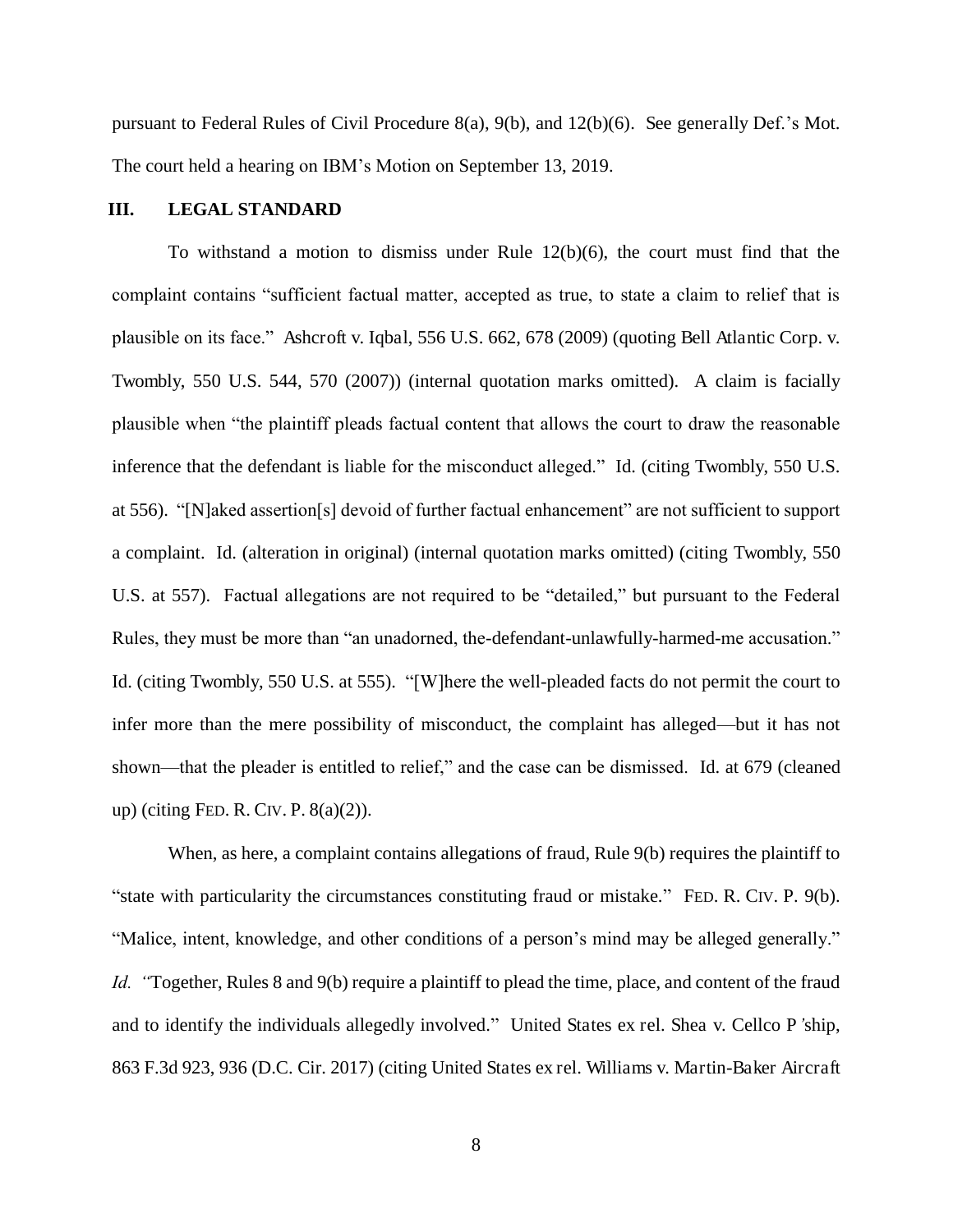Co., 389 F.3d 1251, 1256 (D.C. Cir. 2004)). Further, the complaint must identify "the fact misrepresented and what was retained or given up as a consequence of the fraud." Williams, 389 F.3d at 1256 (D.C. Cir. 2004) (internal quotations and citation omitted).

Rule 9(b)'s particularity requirement "safeguards potential defendants from frivolous accusations of moral turpitude . . . [and] guarantee[s] all defendants sufficient information to allow for preparation of a response." Id. at 1256 (internal quotation marks and citation omitted). A court should, however, dismiss a complaint with prejudice for failure to plead fraud with particularity "only if it determines the plaintiff could not possibly cure the deficiency by alleging new or additional facts." Shea, 863 F.3d at 936 (internal quotation marks omitted) (finding district court did not abuse discretion by granting leave to amend where relator "outlined the basic mechanics" of the fraud and "could potentially provide more detail about the 'who,' 'what,' 'where,' and 'when' of the fraud as to each individual contract").

#### **IV. DISCUSSION**

The FCA was borne of Congress's desire to stop the "plundering of the public treasury" in the wake of sensational reports of fraud against the government as it purchased necessities for the Civil War. United States v. McNinch, 356 U.S. 595, 599 (1958). The FCA allows private parties, known as "relators," to bring a qui tam action—that is, an action on behalf of the United States to recover civil penalties and damages for fraud. See 31 U.S.C. §§ 3729(a), 3730(b). The United States may elect to intervene in the qui tam action. See U.S. ex rel. Hampton v. Columbia/HCA Healthcare Corp., 318 F.3d 214, 217 (D.C. Cir. 2003) (stating that "the Government may intervene or bring a related action based on the facts underlying the [qui tam] action") (citing 31 U.S.C. § 3730(b)(5)). Even if does not, the relator still may choose to prosecute the case. That is what occurred here.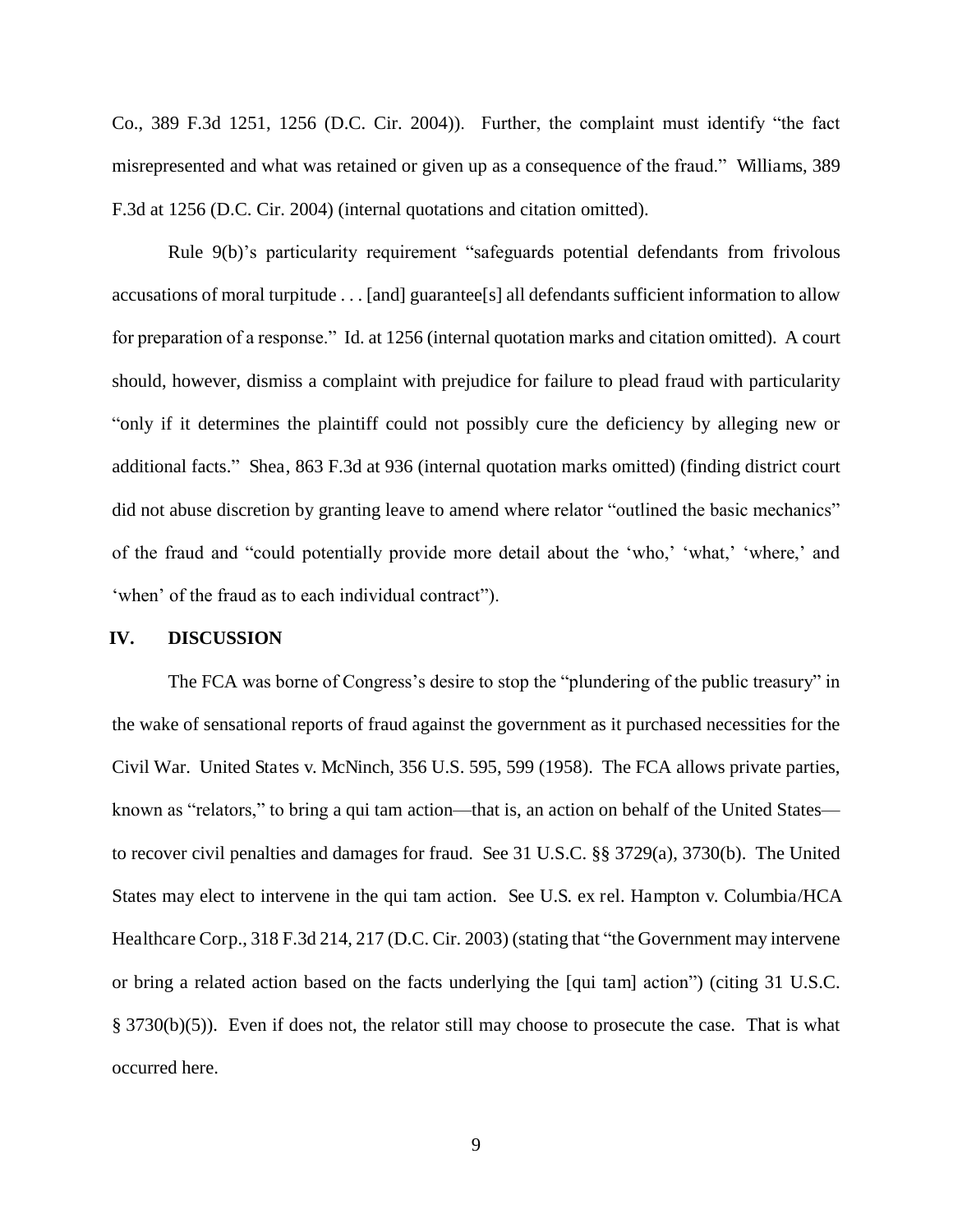Relator's FCA claims are predicated primarily on what is known as a fraud-in-theinducement theory of liability. Under a fraud-in-the-inducement theory, a defendant violates the FCA if it submits claims to the government "under a contract which was procured by fraud, even in the absence of evidence that the claims were fraudulent in themselves." United States ex. rel. Bettis v. Odebrecht Contractors of Cal., Inc., 393 F.3d 1321, 1326 (D.C. Cir. 2005) (internal citation omitted); see also United States ex rel. Westrick v. Second Chance Body Armor Inc., 128 F. Supp. 3d 1, 18 (D.D.C. 2015). Secondarily, Relator asserts that IBM presented a false claim for payment, namely, the overage fees disguised as the cost of new licenses. Under such theory, the allegation is that the defendant made an explicitly false or fraudulent demand for payment. See Pencheng Si v. Laogai Research Found., 71 F. Supp. 3d 73, 87 (D.D.C. 2014) (cleaned up). The Amended Complaint's pleaded factual allegations do not, however, plausibly support either of these theories.

## **A. Fraud in the Inducement**

Relator alleges that IBM fraudulently induced the IRS to renew the Initial License by presenting it with false audit findings that the IRS was responsible for \$91 million in overage penalties, when in fact it was not, and falsely promising to forgo those penalties if the IRS agreed to a new licensing agreement. Put differently, Relator claims that IBM coerced the IRS into paying \$265 million for software that the agency did not want, to avoid \$91 million in fabricated penalties. But that is not all. Relator's allegation that IBM surreptitiously inserted nearly \$91 million in penalties into the contract under a false specification for new licenses means the IRS purportedly signed a contract to pay \$265 million for only \$174 million worth of software.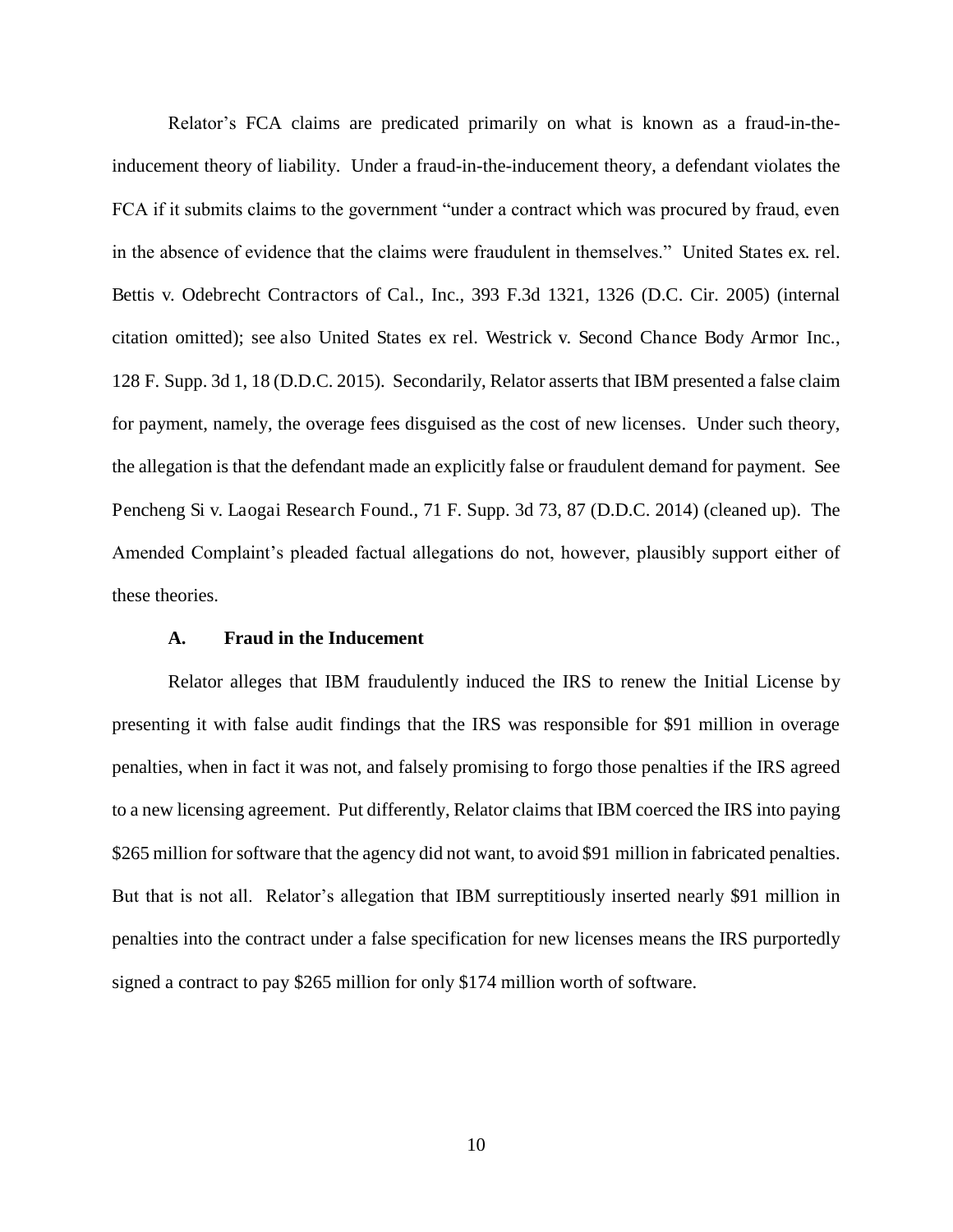Even accepting the well-pleaded facts as true, the Amended Complaint does not give rise to plausible violations of the FCA. It falls short on two critical elements: causation and materiality. The court discusses each element in turn.<sup>2</sup>

## 1. Causation

l

As the name of the theory implies, a plaintiff alleging fraud in the inducement must plead "not only that the omitted information was material but also that the government was induced by, or relied on, the fraudulent statement or omission." Westrick, 128 F. Supp. 3d at 18 (citation omitted) (emphasis added); United States ex rel. Petratos v. Genentech Inc., 855 F.3d 481, 491 (3rd Cir. 2017) ("Collapsing the materiality analysis into a causation inquiry would render the materiality element 'surplusage[.]'"); *D'Agostino v. ev3, Inc.*, 845 F.3d 1, 7–8 (1st Cir. 2016) (distinguishing between elements of materiality and causation). The parties disagree as to what the verb "induce" means in this context. Relator argues that it need only plead facts showing that the false audit findings were a "substantial factor" in the agency's decision to renew the licensing agreement. Draft Hr'g Tr. at 22–23. IBM, on the other hand, argues for a stricter "but for" standard, such that Relator in this case must plead that, absent IBM's presentment of the false audit findings, the IRS would not have entered into a new agreement. See id. at 23.

IBM is generally correct, but even it understates the stringency of the FCA's causation standard. The clear weight of authority among the circuit courts is that the element of causation for an FCA claim requires a showing that the alleged false statement is not only the actual, or butfor, cause of the government harm, but also the legal, or proximate, cause for the loss. See United States v. Luce, 873 F.3d 999, 1009–14 (7th Cir. 2017) (surveying cases and joining the Third and Fifth Circuits in adopting a "proximate cause" standard); Petratos, 855 F.3d at 491 ("And even

<sup>&</sup>lt;sup>2</sup> The court need not examine Defendant's other arguments to dismiss, as Relator's failure to establish both materiality and causation warrant dismissal.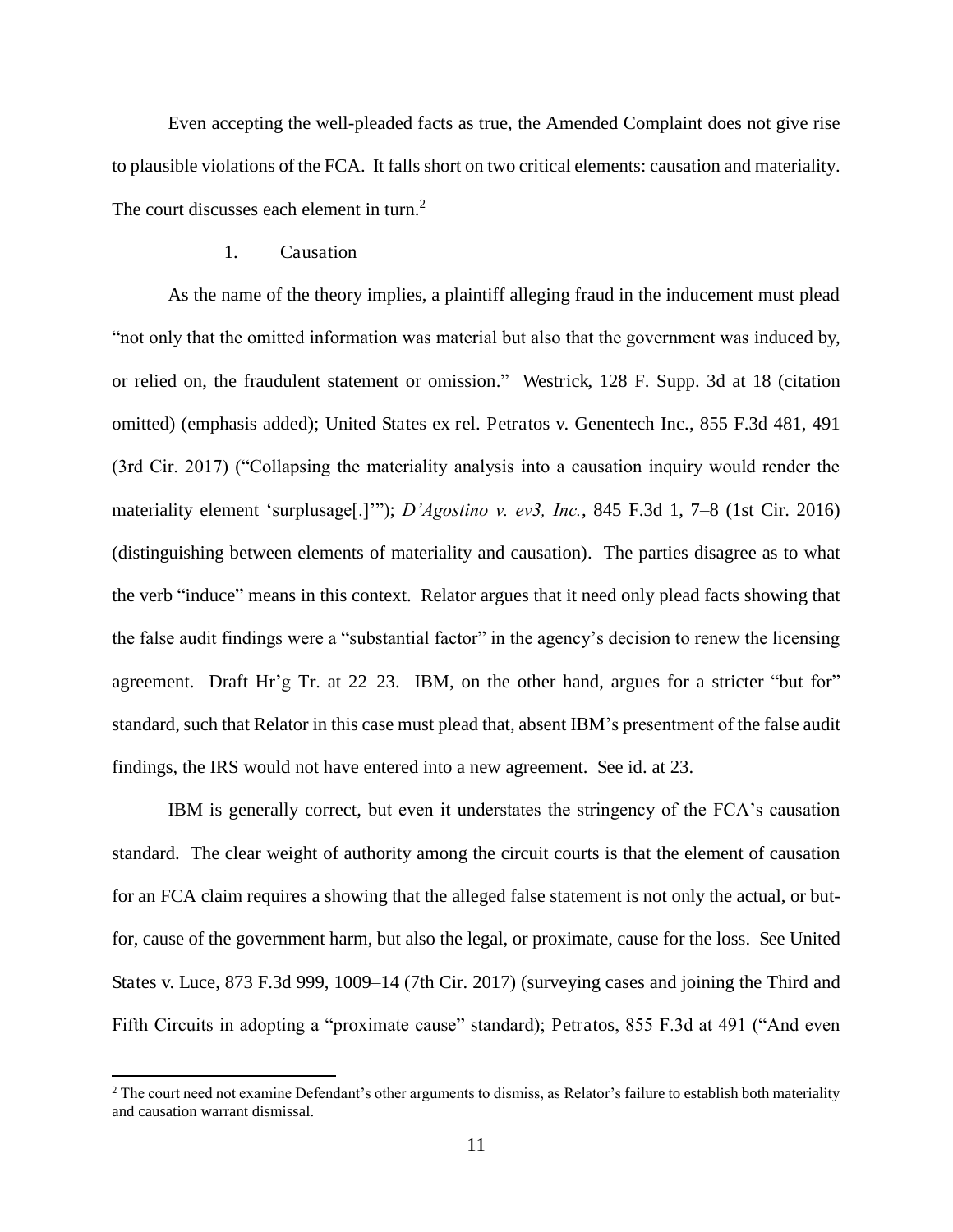the causation element cannot be met merely by showing 'but for' causation."); cf. United States ex rel. Hendow v. Univ. of Phoenix, 461 F.3d 1166, 1174 (9th Cir. 2006) (requiring the false claim to be an "integral to [the] causal chain leading to payment") (citations omitted). This legal standard is confirmed by the Supreme Court's decision in Universal Health Services, Inc. v. United States ex rel. Escobar, in which the Court explained that Congress intended to import common law concepts into the FCA. See 136 S. Ct. 1989, 1999 (2016). Proximate cause is the usual commonlaw understanding of causation in fraud cases. See Luce, 873 F.3d at 1012.

The D.C. Circuit appears to share in this view. In United States ex rel. Schwedt v. Planning Research Corp., the court embraced the Third and Fifth Circuit's "restrictive standard" for causation. 59 F.3d 196, 200 (D.C. Cir. 1995) (citing United States v. Miller, 645 F.2d 473, 475– 76 (5th Cir. 1981); United States v. Hibbs, 568 F.2d 347, 351 (3d Cir. 1977)). The court explained that "the submitter of a false claim should be liable only for those damages that arise because of the falsity of the claim, i.e., only for those damages that would not have come about if the defendant's misrepresentations had been true." 59 F.3d at 200. The D.C. Circuit did not refer to the causation standard as "proximate cause" in Schwedt, but instead used the "but for" formulation. See id. That is a distinction without a difference in this case, however, where there is no dispute that the alleged actual cause of the IRS's injury—the false audit findings—is also the legal, or proximate, cause. What is critical, however, is that for purposes of causation under the FCA, an allegation like the Relator makes here—that a false statement is merely a "substantial factor" in causing loss—is not enough to give rise to FCA liability under Schwedt. He must plausibly allege facts establishing but-for causation. See *United States v. DynCorp Int'l*, 253 F. Supp. 3d 89, 107 (D.D.C. 2017) (stating that the court "must evaluate whether the alleged false statements could plausibly have induced the government's agreement"); *United States ex rel. Kolchinsky v. Moody's*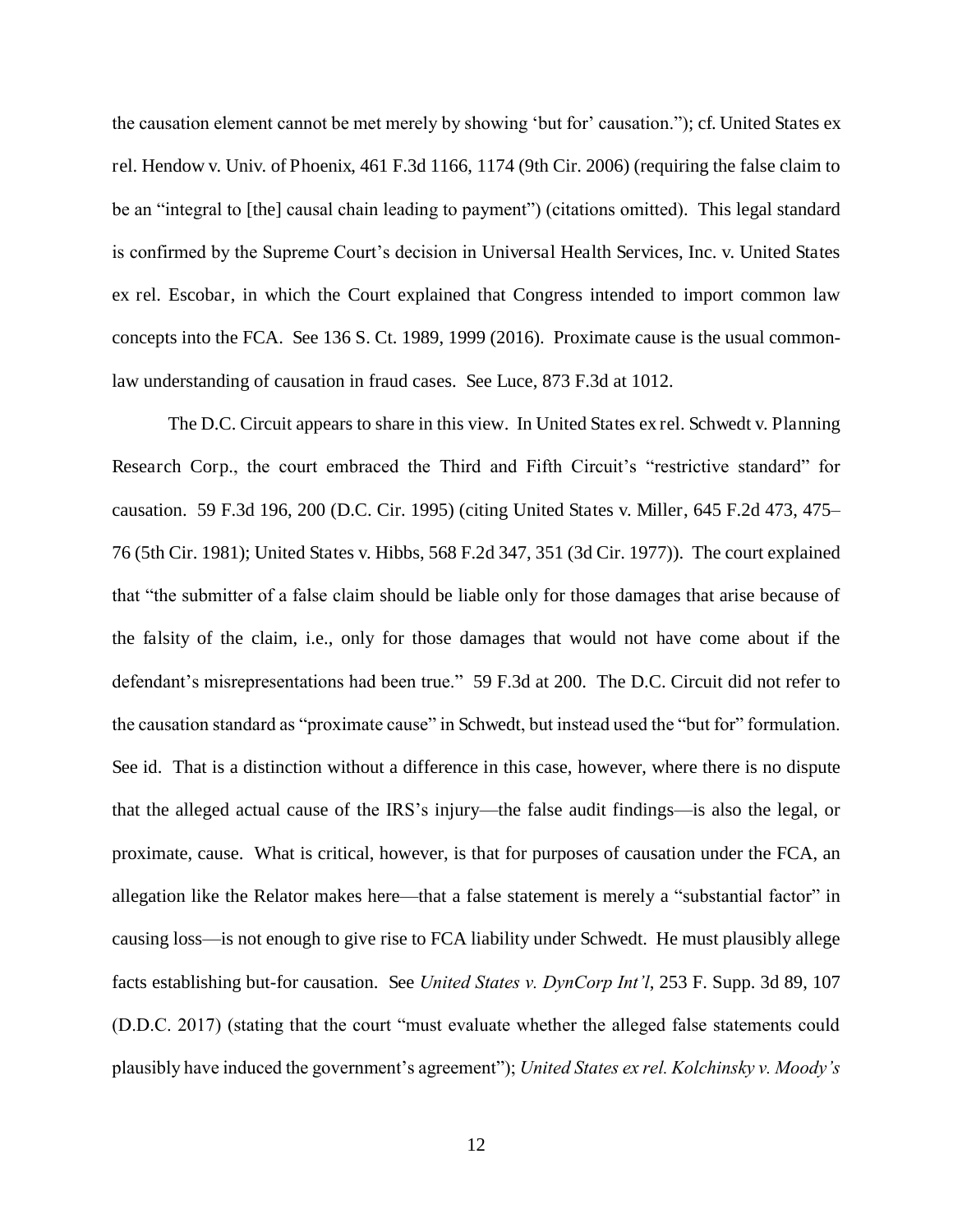Corp., No. 12CV1399, 2018 WL 1322183, at \*5 (S.D.N.Y. Mar. 13, 2018) (stating that the relator must "'plead facts demonstrating that the government relied on the statement'—i.e., that it was so induced") (citation omitted).

A decision from the First Circuit is helpful in illustrating how the causation standard operates when the plaintiff asserts a fraud-in-the-inducement theory. In *D'Agostino v. ev3*, the relator alleged that the defendant made multiple fraudulent representations to the FDA to obtain approval for a medical device. See 845 F.3d at 7. To plead causation, the court held, it was not sufficient for the plaintiff to allege that "the fraudulent representations 'could have' influenced the FDA . . . and the payments made by [the Centers for Medicare and Medicaid Services ("CMS")]." Id. Rather, "the defendant's conduct must cause the government to make a payment or to forfeit money owed." Id. at 8. Thus, the court explained, "[i]f the FDA would have approved [the device] notwithstanding the alleged fraudulent representations, then the connection between those representations to the FDA and a payment by CMS relying on FDA approval disappears." Id. In finding that the relator's pleading had come up short, the First Circuit relied on the fact that the FDA had taken no action with respect to the device even after the relator had made his claims of fraud: "The FDA's failure actually to withdraw its approval of [the device] in the face of [the relator's] allegations precludes [the relator] from resting his claims on a contention that the FDA's approval was fraudulently obtained." Id. The court concluded: "We hold only that causation is an element of the fraudulent inducement claims [the relator] alleges and that the absence of official action by the FDA establishing such causation leaves a fatal gap in this particular proposed complaint." Id. at 9.

*D'Agostino* and similar cases make clear the burden Relator faces in this case. He must plead facts demonstrating that but for the falsity of Deloitte audit's findings, the IRS would not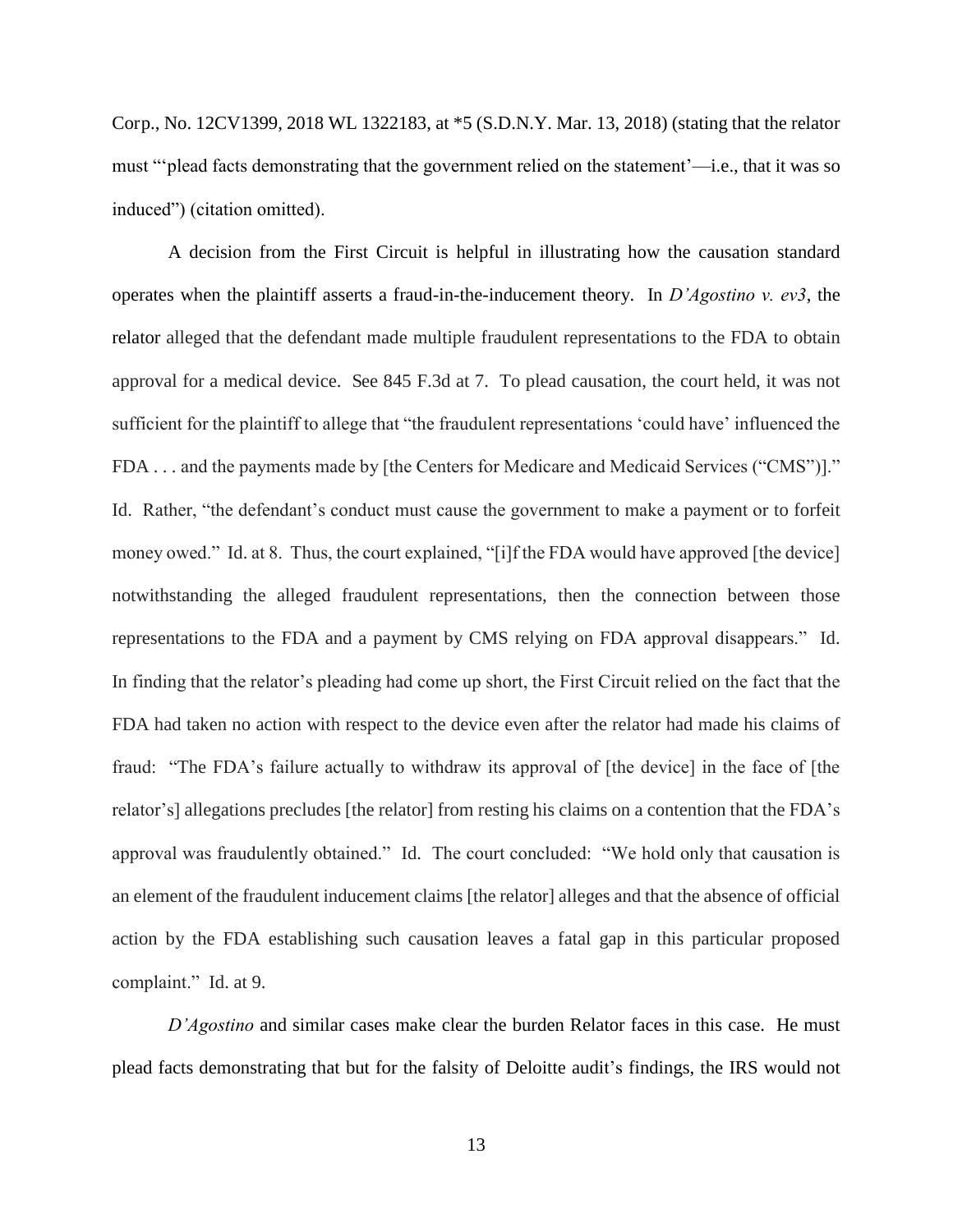have entered into a \$265 million licensing agreement with IBM. Or, in other words, Relator must plead that had the IRS known the truth about the audit findings, it would not have entered into the contract. See, e.g., Pencheng Si, 71 F. Supp. 3d at 88 (holding that a fraudulent inducement theory "turns on the defendant's eligibility for payment by the government—had the government known about the fraud in the inducement, it never would have entered the contract, and no payments would have been made") (internal quotation marks and citation omitted); United States ex rel. *Keaveney v. SRA Int'l, Inc.*, 219 F. Supp. 3d 129, 145 (D.D.C. 2016) (holding that "Relators here have failed to allege how Defendants' alleged omission of the subcontractors' identities induced the government to initially enter into the contract") (citation omitted); cf. United States ex rel. Landis v. Tailwind Sports Corp., 234 F. Supp. 3d 180, 196 (D.D.C. 2017) (finding a fraudulent inducement claim viable on summary judgment where several agency decision-makers "indicated that if they had known about the [misrepresentations], they would not have recommended continuing or renewing the [contract]") (citation omitted).

Relator's allegations do not satisfy the FCA's "restrictive" causation standard. Schwedt, 59 F.3d at 200. The conclusory allegation that Deloitte's findings were a mere "substantial factor" in the decision to renew the licensing agreement is by itself fatal. Am. Compl. ¶ 127. The complaint's well-pleaded factual allegations are likewise deficient. Relator claims that the IRS's Deputy Chief Information Officer, McGrane, agreed to a new contract after his direct-report, Kravtiz, twice rejected the audit findings. Id. ¶¶ 88, 122. Even if the court were to suspend belief and accept that IBM could secure a \$265 million contract by capitalizing on Kravitz's vacation plans, nowhere does Relator assert that McGrane (unlike Kravitz) actually accepted the audit's findings. The FCA "requires a causal rather than a temporal connection between fraud and payment," or in this case, the fraudulently induced agreement. United States ex rel.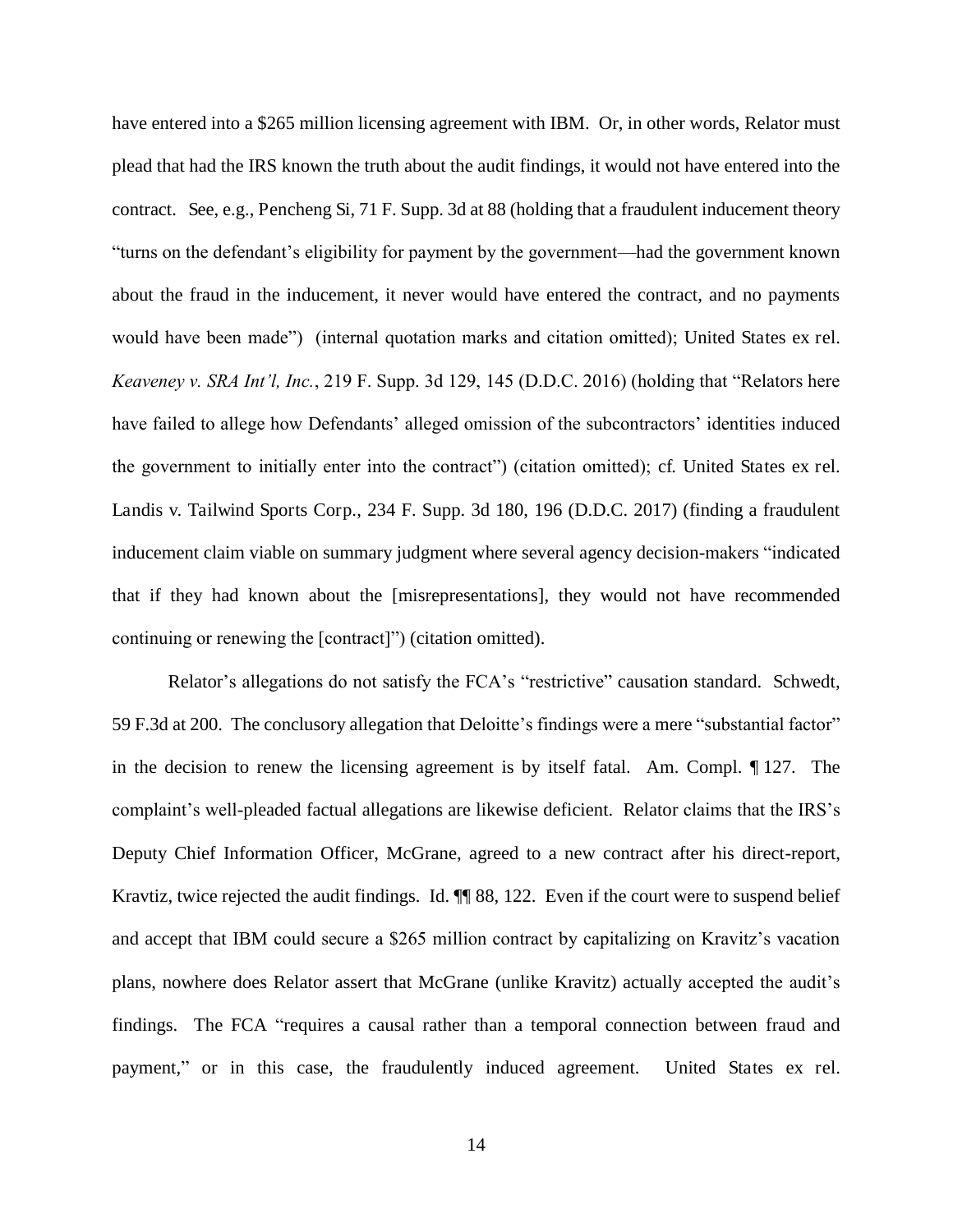Main v. Oakland City Univ., 426 F.3d 914, 916 (7th Cir. 2005) (citation omitted). At most, Relator sets out a timeline establishing that McGrane authorized the new contract after IBM presented him with the false audit findings. That is not enough.

Relator also avers that an IBM employee, Chris Schumm, knew that the IRS was "concerned and 'scared' of the false Deloitte findings." Am. Compl. ¶ 127. But mere concern and fear on the part of the IRS, even if true, cannot equal causation. To satisfy the causal element, Relator must plead facts establishing that the false audit findings actually induced the IRS to enter into the new licensing agreement when it would not have otherwise. A generalized "concern," of the kind articulated by Relator, does not satisfy the rigorous element of causation.

## 2. Materiality

Relator also has not plausibly established the element of materiality. The Supreme Court has emphasized that the materiality standard under the FCA is "demanding" and not "too fact intensive" for courts to resolve on a motion to dismiss. Universal Health Servs., 136 S. Ct. at 2003, 2004 n.6. The FCA defines information as material if it has a "natural tendency to influence, or be capable of influencing, the payment or receipt of money or property." 31 U.S.C. § 3729(b)(4). Importantly, "courts need not opine in the abstract when the record offers insight into the Government's actual payment decisions." United States ex rel. McBride v. Halliburton Co., 848 F.3d 1027, 1032 (D.C. Cir. 2017) (citation omitted). As the Supreme Court has instructed: "[I]f the Government regularly pays a particular type of claim in full despite its actual knowledge that certain requirements were violated, and has signaled no change in position, that is strong evidence that the requirements are not material." Universal Health Servs., 136 S. Ct. at 2003–04.

Here, there is "strong evidence" that the IRS did not view the alleged false audit findings to be material. IBM's new licensing agreement with the IRS commenced on January 1, 2013.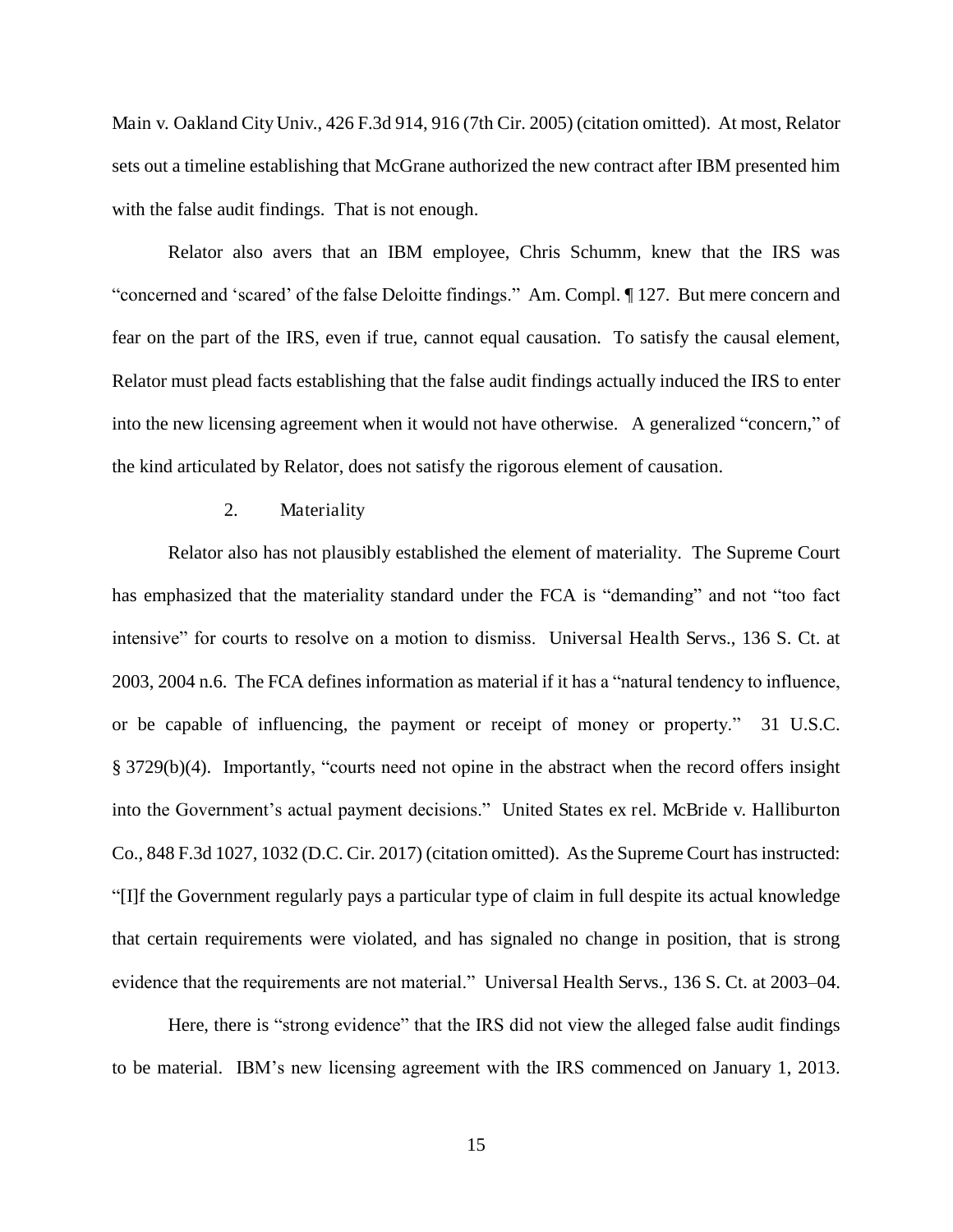See Def.'s Ex. 2 at 166. Relator filed this suit only six months later in June 2013, putting the IRS on notice of IBM's alleged fraud.<sup>3</sup> Yet, the IRS has paid IBM "[a]ll or substantial portion" of the \$265 million new licensing agreement, much of which was paid after this case was filed. Am. Compl. ¶ 134. It also agreed to add six months to the agreement for an additional cost of \$16,147,772. See Def.'s Ex. 2. at 207–10. The court finds it implausible that the IRS sat on its hands upon learning that IBM had tricked it into signing a contract for \$265 million for software that it did not need. See Am. Compl. ¶¶ 54–56. In fact, it agreed to pay even more money to IBM. The claimed falsity therefore cannot be material. To hold otherwise would require the court to ignore "what actually occurred." McBride, 848 F.3d at 1034.

Nor is it lost on the court that, after a multi-year investigation, the United States declined to intervene in this case. Although the decision to intervene is not "dispositive," it is entitled to some "respect," U.S. ex rel. Head v. Kane Co., 798 F. Supp. 2d 186, 197 n.14 (D.D.C. 2011), especially as here when the government conducted an extensive investigation spanning four years. The court therefore concludes that Relator has not plausibly established the element of materiality.<sup>4</sup>

#### 3. *"Hidden"* compliance fees

l

In addition to claiming that IBM's presentation of the false audit findings led the IRS to enter into a new licensing agreement, Relator advances a second, related fraud-in-the-inducement theory. He maintains that IBM enticed the IRS to enter into the new contract with the false promise of waiving the \$91 million in penalties, but then secretly reneged on that promise by including the penalties in the new contract under the guise of a line item for new licenses. Am. Compl. ¶¶ 137–

<sup>&</sup>lt;sup>3</sup> At oral argument, Relator suggested that it was "completely unknown" whether or not the IRS knew of this lawsuit. Having been privy to the government's ex parte filings, the court knows that the IRS was made aware of this case not long after its filing. See, e.g., Mem. of P&A in Support of Def.'s Unopposed Ex Parte Mot. for Sixth Month Extension of Time to Consider Election to Intervene, ECF No. 4 (sealed), at 4. Relator knows that, too, as his counsel received the government's sealed filings.

<sup>4</sup> Perhaps to state the obvious, the court has not accepted as true Relator's repeated assertions of "materiality" throughout his Amended Complaint. See, e.g., Am. Comp. ¶¶ 31, 36, 118, 131.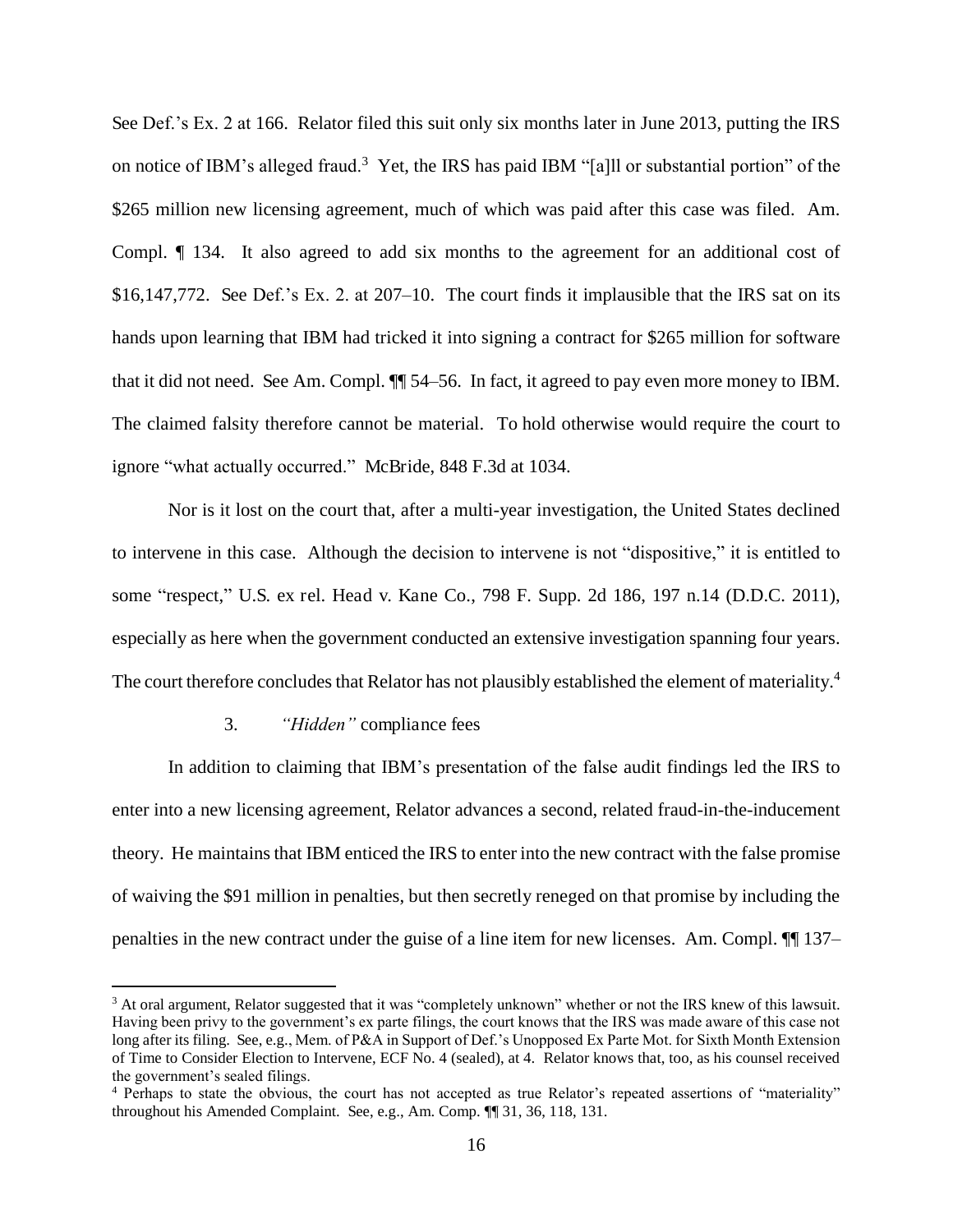38. For, example, he specifically alleges that IBM asserted that the IRS was over-deployed by 2,353 "IBM Rational Lifecycle Package Floating User" licenses before the Initial License expired, id. ¶ 139, then "IBM added those licenses to the bill as new, prospective licenses" in an effort to "conceal the fact that it was billing the IRS for licenses the IRS had allegedly over-used in previous years," id. ¶ 138. This theory, however, suffers from the same shortcomings as Relator's other one.

First, Relator fails to plead causation. There are no allegations in the Amended Complaint that the IRS accepted the false audit findings, let alone relied on a promise by IBM not to assess penalties if the IRS entered into a new agreement. Second, the Amended Complaint falls short on materiality. Again, the court cannot ignore "what actually occurred." McBride, 848 F.3d at 1034. The IRS learned long ago about IBM's alleged wrongdoing, including its alleged disguising of penalties as the costs of new licenses, yet the IRS took no corrective action, but in fact extended the agreement. Indeed, if what Relator alleges is true, it would mean that the IRS paid \$265 million for \$174 million worth of actual software licenses. The court finds it implausible that the IRS has not attempted, in some way, to recover the nearly \$90 million for which it received nothing in return, if the claimed false promise were material. Relator's additional fraud-in-the-inducement theory therefore fails.

## **B. Presentation of False Claim**

Relator also asserts that the disguised \$91 million in penalties separately supports false presentment liability under the FCA. See 31 U.S.C.  $\S 3729(a)(1)(A)$ . Such a theory has four elements: (1) the defendant submitted a claim for payment to the government; (2) the claim was false; (3) the defendant knew the claim was false; and (4) the alleged falsity was material.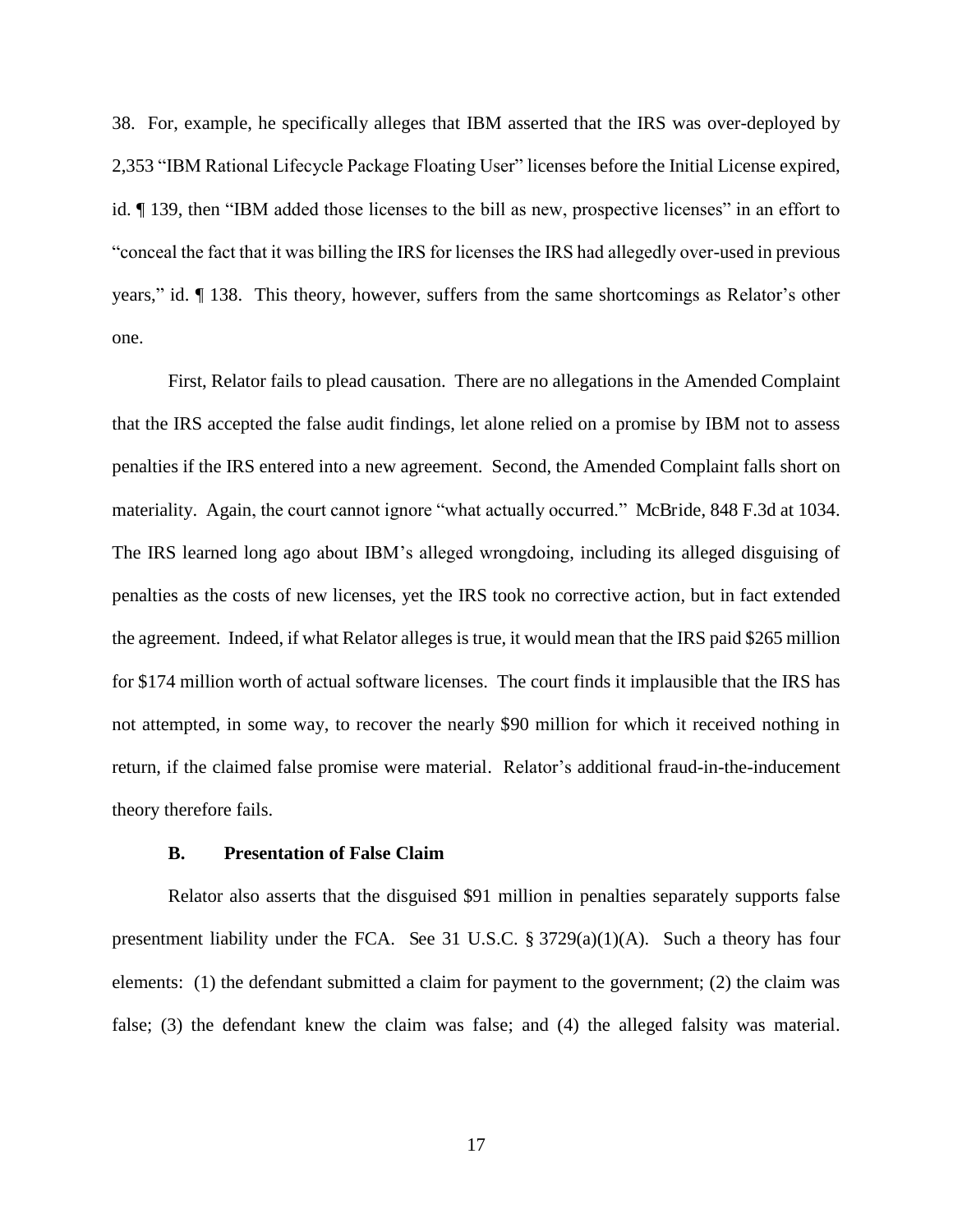See Pencheng Si, 71 F. Supp. 3d at 87; Universal Health Servs., 136 S. Ct. at 2002–03. Relator's presentment theory fails on the element of materiality.

Realtor again asks the court to "ignore what actually occurred," McBride, 848 F.3d at 1034, which it cannot do. The IRS knew, not long after entering the contract, about Relator's accusation that IBM had disguised the \$91 million in penalties it promised it would forgo as the cost of new licenses. If Relator's accusation were true, it would mean that more than one third of the contract price was in fact penalties, and that the IRS never received the value of new software licenses. Yet, the IRS paid the \$91 million, and made no effort to recoup it, and it continued to pay IBM for the duration of the contract and beyond. It is not plausible that the IRS would have sat by idly in the face of such an allegation.

Relator's contention "upon information and belief" that IBM "never actually provided [new licenses and support] to the IRS on a prospective basis as the License indicated" cannot save his Complaint. Am. Compl.  $\P$  140. It is not plausible that the IRS failed to recognize that IBM had not delivered on one-third of its new licensing agreement, or that it did recognize that shortcoming, but still continued to pay IBM. And, while "information and belief" pleading remains available to a plaintiff claiming fraud, Realtor must assert that he lacked access to relevant records to affirmatively plead the factual contention. See United States ex rel. Davis v. District of Columbia, 591 F. Supp. 2d 30, 37 (D.D.C. 2008); see also Williams 389 F. 3d at 1258. Relator has not done so here.

Thus, having failed to plead materiality of the alleged "hidden" penalties, Relator's presentment claim cannot survive.